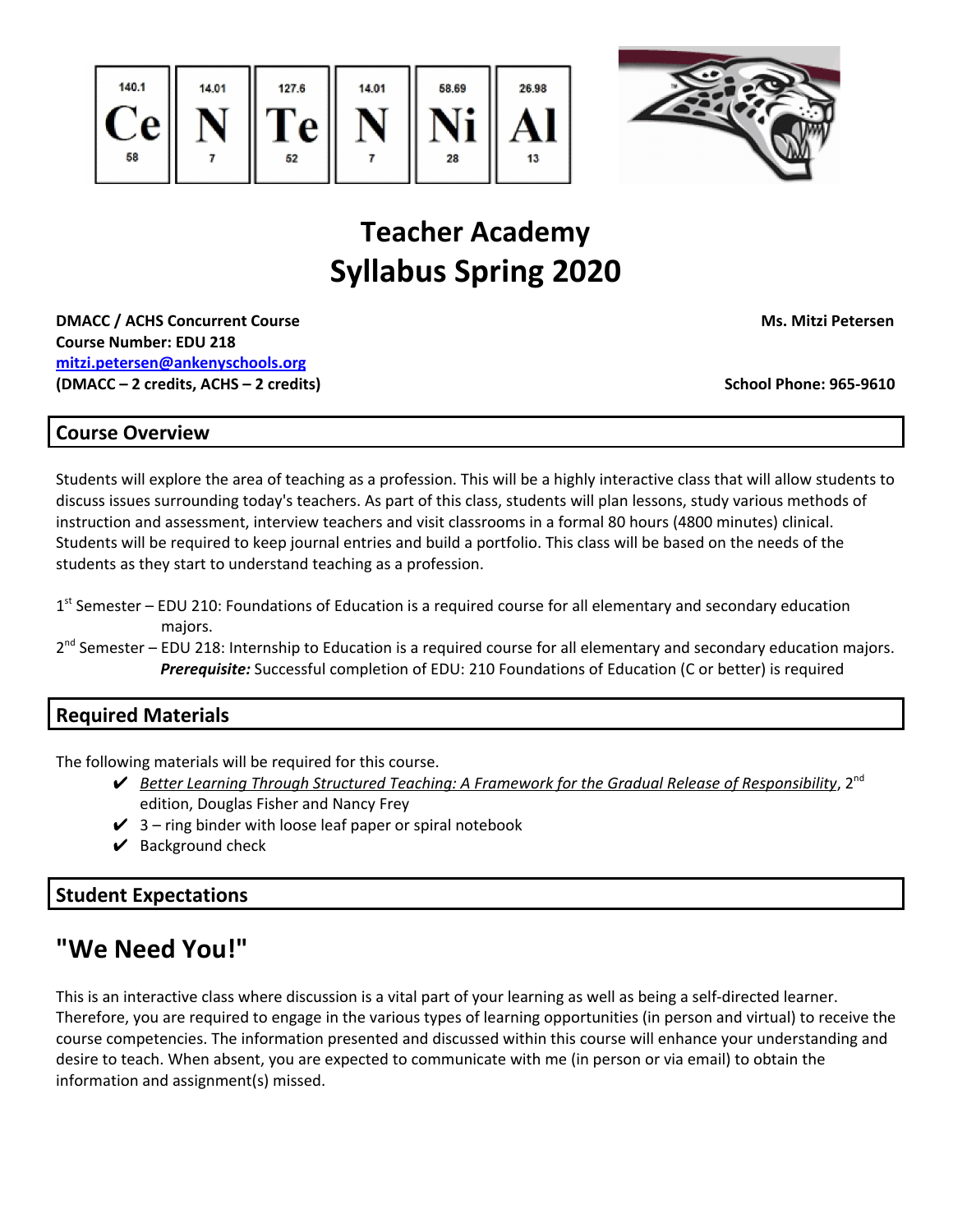## **Communication**

**Contacting Me**: If at any time you have questions or need support, please speak with me in person as soon as possible. If we are not able to speak in person, please email me. I will make every effort to respond to your message within 24-48 hours.

Checking In: You are expected to check your school email and our Google Classroom every day (Monday-Friday). Maintaining a consistent line of communication will be crucial to your success as you complete this course.

**Concerns, Questions, and Clarifications:** Please reach out to me as soon as possible if factors related to class (or outside of class) are interfering with your success. I am committed to your success in this course, but the responsibility for that success is ultimately on you.

## **Classroom Conduct**

- $\vee$  Students will follow conduct rules and policies as outlined in class. Misconduct will not be tolerated. Refer to ACHS handbook for detailed school rules.
- $\vee$  Cell phones and other electronic devices are to be turned off and put away at all times during class and left off site during the placement experience.

**Netiquette:** When participating in a virtual hybrid course, it's important to follow netiquette standards (online etiquette) to ensure a safe, collaborative environment. Remember that digital communication reflects your personal and professional character.

- **● When communicating digitally (via email, Remind, etc.), please:**
	- Always assume positive intent from teachers and classmates
	- Use a positive, respectful, and professional tone
	- Use complete sentences and ensure correct spelling and punctuation
	- Use your first and last name at the end of the email
	- Review your message for clarity and accuracy before sending
- **● When video conferencing, please:**
	- Wear school appropriate clothing
	- Ensure your background is appropriate
	- Go somewhere without distractions
	- Refrain from eating
	- Mute your sound unless it is your turn to speak

#### **Grading Scale**

| Minimum<br>Percent | Letter Grade | Minimum<br>Percent | Letter Grade |
|--------------------|--------------|--------------------|--------------|
| 92.5               | A            | 72.5               |              |
| 89.5               | А-           | 69.5               |              |
| 86.5               | B+           | 66.5               | D+           |
| 82.5               | B            | 62.5               |              |
| 79.5               | B-           | 59.5               | D-           |
| 76.5               | C+           | $<$ 59.5           |              |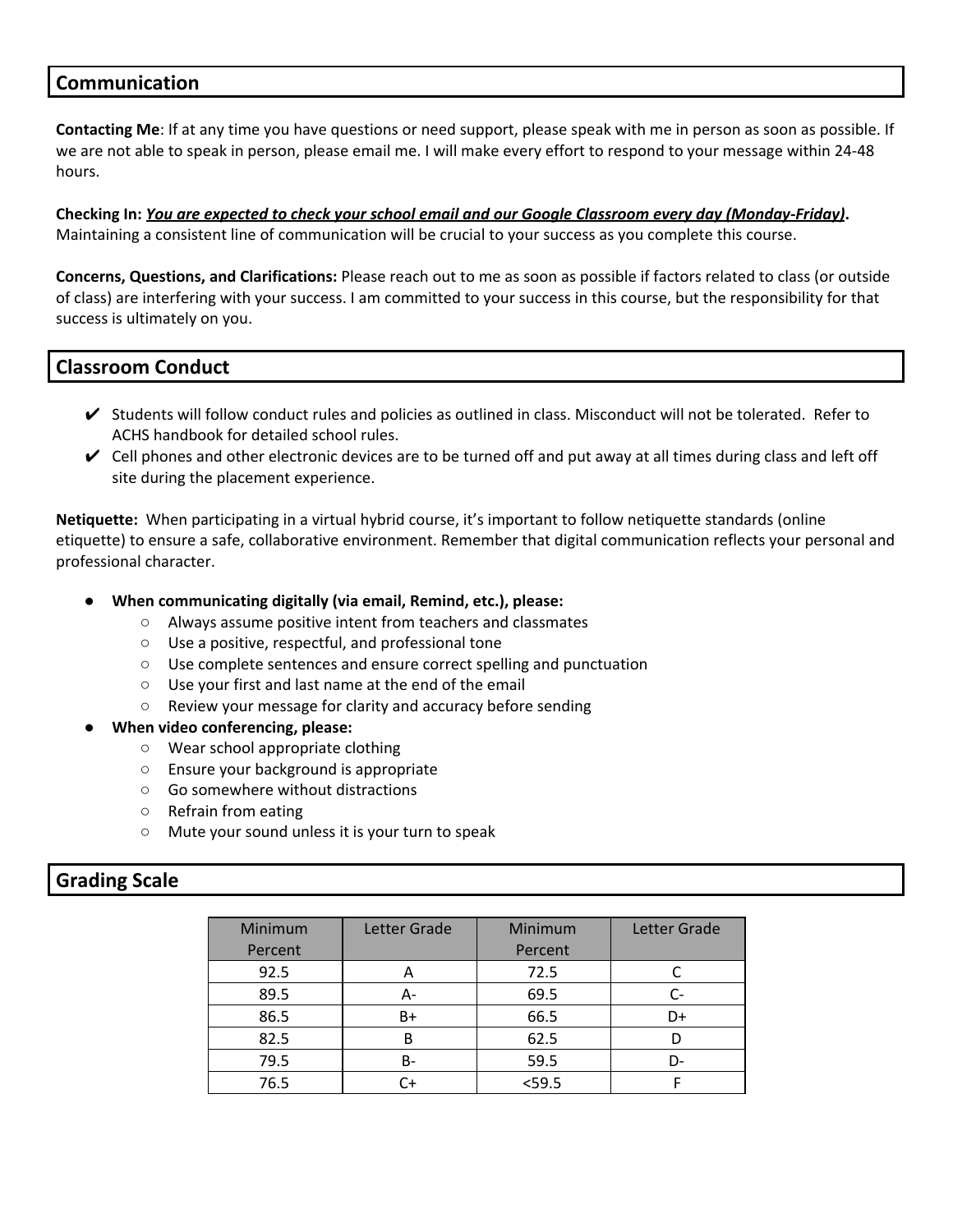## **Grading Practices**

**Your course grade** is determined as follows:

## **Teacher Portfolio**

All students will complete a portfolio as part of this class. Portfolios should show what has been accomplished in teacher preparation to this point. You will be expected to include an artifact and professional reflection for the InTASC standards addressed in this course. This will be discussed during class. You must earn a 72.5% or higher on your portfolio in order to pass this class and progress to EDU 218: *Initial Field Experience.*

## **Placement**

Students will be required to spend a minimum of 80 hours (4800 minutes) in observation for this course. These observation hours will be in a classroom setting and will be at both elementary and secondary levels. You will be expected to have at least one experience at the PreK – 5 level and at least one experience at the 6-9 level. Students will be expected to journal their experience and turn in journal summaries. *If hours are not completed by the end of the semester, the student will not pass the class.* Clinical information will be handed out and discussed in class.

The work habits/behavior standards are for grades 6-12 courses in our district. These work habits/behavior standards will be reported throughout the semester and are as follows:

- Organization and Readiness
- Productivity and Accountability
- Collaboration Skills

We will be using the following performance levels:

| <b>Performance Levels for Work Habits/Behavior Standards</b> |                          |                       |             |  |
|--------------------------------------------------------------|--------------------------|-----------------------|-------------|--|
| MS                                                           | PM                       | <b>DM</b>             | NE.         |  |
| Meets Standard                                               | Partially Meets Standard | Doesn't Meet Standard | No Evidence |  |

These descriptors are intended for feedback and communication and do not impact a student's GPA.

## **Learning Opportunities**

There will be multiple and varied opportunities for you to practice skills, apply knowledge, review and build on past learning, and extend learning. You will assume more responsibility for your learning through opportunities to apply what you have learned to new situations or experiences.

Assignments are due the date/time specified by the instructor. We learn from each other in this course and when we all give 100% then we all benefit. Being prepared will be an expectation you will have of your students someday - it is important to practice that same expectation for yourself.

## **Assessments**

#### **Formative Assessment:**

Formal and informal processes teachers and students use to gather evidence for the purpose of improving learning.

#### **Summative Assessment:**

Assessments that provide evidence of student achievement for the purpose of making a judgment about student competence or program effectiveness.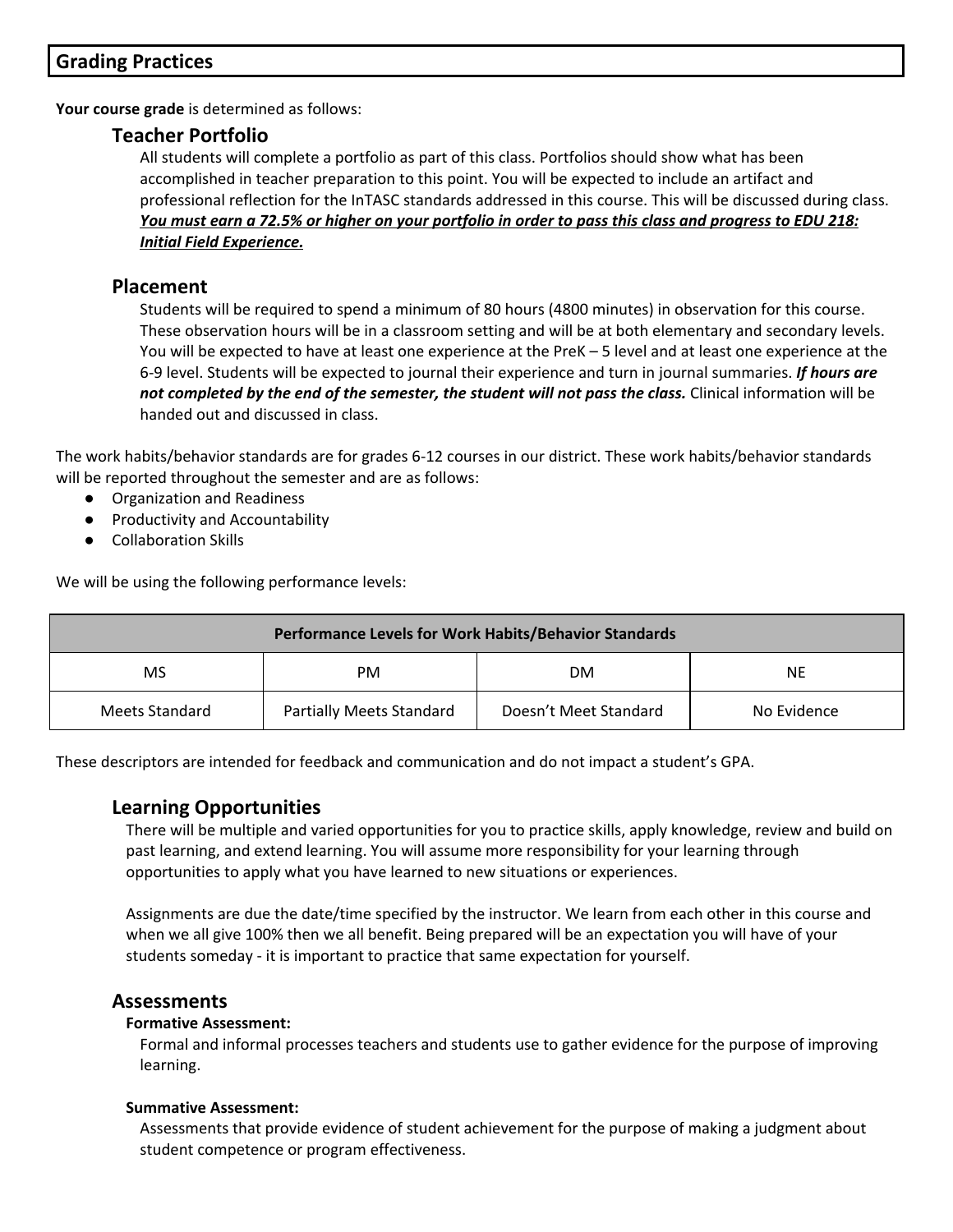You will have multiple assessment opportunities to demonstrate higher levels of achievement. The opportunities may be initiated by your instructor or you, but always at the instructor's discretion. To ensure that grades reflect progress toward and achievement of the standards/competencies, giving extra credit or bonus points will **NOT** occur in this class.

## **DMACC Course Competencies**

During this course the student will be expected to:

- 1. **Summarize ways to effectively create a positive classroom climate.**
	- $\checkmark$  1.1 Design, with input from the classroom teacher, expectations for your future classroom.
	- $\checkmark$  1.2 Develop an activity/lesson that teaches tolerance and acceptance.
	- $\swarrow$  1.3 Develop and share your plan for designing the physical structure of your future classroom. The plan should include but not be limited to seating, whole and small group learning areas, information/bulletin boards and technology centers.
- 2. **Demonstrate an understanding of various methods for successful delivery of instruction.**
	- $\vee$  2.1 Explain three examples of differentiation you have observed in the classroom and the impact each had on student learning.
	- ✔ 2.2 Outline methods of instruction proven to be effective in engaging students in learning. Methods should include but not be limited to Project Based learning, integrated studies and Technology Integration.
	- $\checkmark$  2.3 List examples of accommodations and modifications used to deliver instruction for students on an Individualized Education Plan.
	- $\vee$  2.4 Discuss the benefits of teacher focused, dialogue focused and student focused instruction and provide an example of each

#### 3. **Identify effective methods of classroom management.**

- $\vee$  3.1 Compare the expectations/responsibilities of administrators, teachers and students in establishing a safe and productive classroom environment.
- $\checkmark$  3.2 Explain strategies used to effectively manage a classroom including building positive relationships, establishing classroom routines, developing clear classroom expectations and the use of positive behavior supports and token systems.
- $\overline{V}$  3.3 Express the importance of following school district and building policies within an educational setting as it relates to classroom management.
- 4. **Demonstrate an understanding of the duties and responsibilities for teachers both in and out of the classroom.**
	- $\blacktriangleright$  4.1 Outline additional duties outside the classroom covered by the teacher on a daily and weekly basis.
	- $\vee$  4.2 Summarize one after school event and one volunteer event you have attended/participated in during the course and share how these experiences have better prepared you to become a teacher.

#### 5. **Appraise current trends in education and their effect on classroom instruction.**

- $\checkmark$  5.1 Assess the use of new forms of technology/innovation in the classroom and the impact it has on enhanced student learning.
- $\checkmark$  5.2 Plan a lesson/activity involving STEM for elementary students and share with your instructor and classroom teacher.
- $\sw$  5.3 Plan a lesson activity involving the use of STEM in a cross-curricular way at the secondary level and share with your instructor and classroom teacher.

#### 6. **Construct a portfolio that demonstrates your growth in understanding the teaching profession.**

- $\checkmark$  6.1 Produce artifacts demonstrating your knowledge and skills for teaching as they relate to pre-service standards.
- $\checkmark$  6.2 Explain InTASC standards and the influence they have on preparing quality educators.